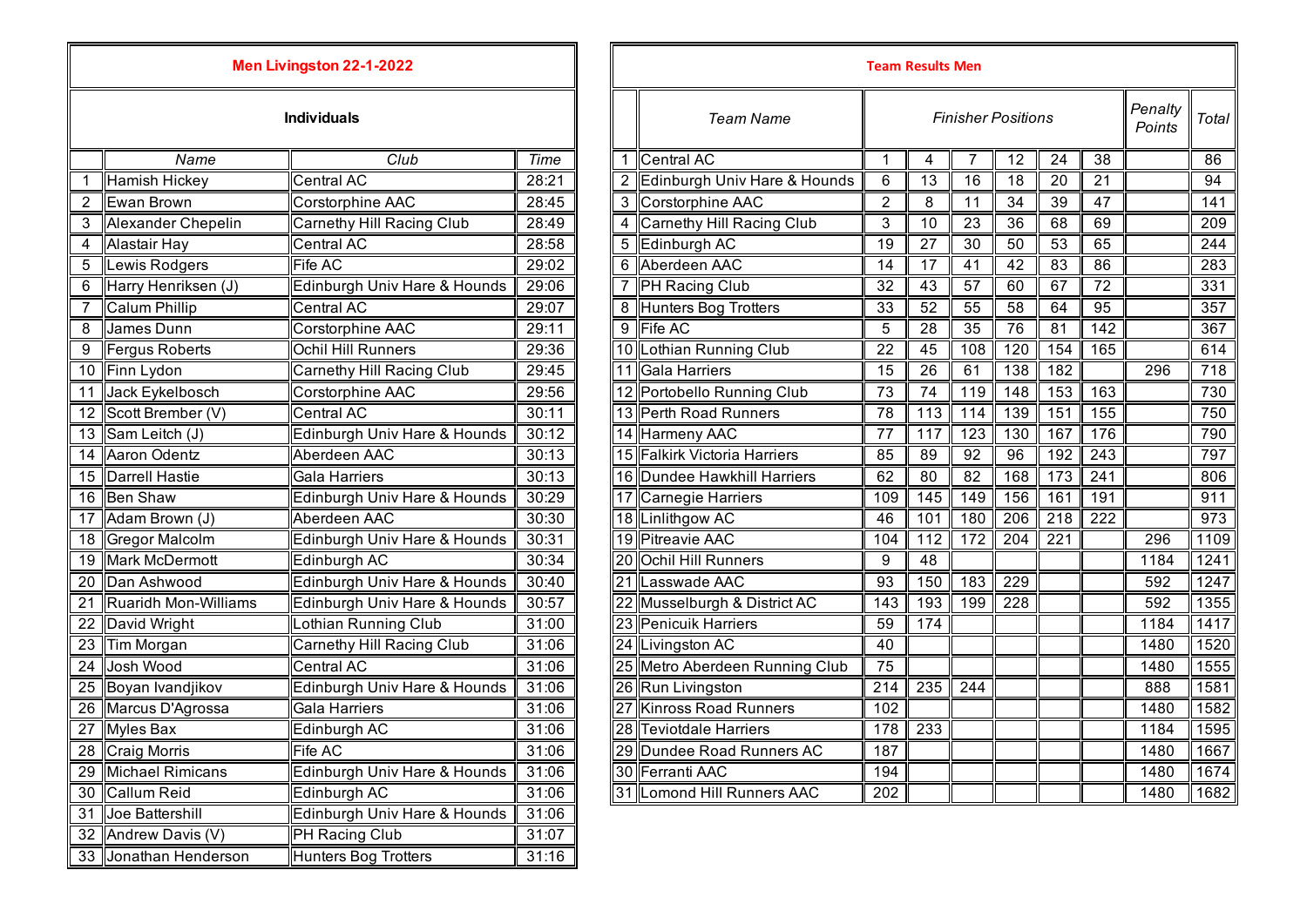| 34              | Aaron Hoyle             | Corstorphine AAC                 | 31:26 |
|-----------------|-------------------------|----------------------------------|-------|
| 35              | Sam Fernando            | Fife AC                          | 31:28 |
| 36              | Eliot Sedman (V)        | <b>Carnethy Hill Racing Club</b> | 31:31 |
| 37              | <b>Fraser Roach</b>     | Edinburgh Univ Hare & Hounds     | 31:36 |
| 38              | Dale Colley             | Central AC                       | 31:36 |
| $\overline{39}$ | Donald Macaulay         | Corstorphine AAC                 | 31:38 |
| 40              | Jonathan Marshall (J)   | Livingston AC                    | 31:40 |
| 41              | Fearghas Thomson        | Aberdeen AAC                     | 31:42 |
| 42              | <b>Steven Murray</b>    | Aberdeen AAC                     | 31:46 |
| 43              | Andrew Wright (V)       | PH Racing Club                   | 31:59 |
| 44              | Colin Logan (V)         | Central AC                       | 32:02 |
| 45              | <b>Josh Dack</b>        | Lothian Running Club             | 32:05 |
| 46              | John Redding (V)        | Linlithgow AC                    | 32:07 |
| 47              | Theo Phillips Smith (J) | Corstorphine AAC                 | 32:13 |
| 48              | Steve Feltbower (V)     | Ochil Hill Runners               | 32:21 |
| 49              | Colin Soppitt (J)       | Corstorphine AAC                 | 32:21 |
| 50              | lain McDonald           | Edinburgh AC                     | 32:21 |
| 51              | Calum McKenzie          | Corstorphine AAC                 | 32:21 |
| 52              | Alex Luetchford         | Hunters Bog Trotters             | 32:26 |
| 53              | Gavin Cooney            | Edinburgh AC                     | 32:26 |
| 54              | Malcolm Lang (V)        | Corstorphine AAC                 | 32:29 |
| 55              | David Ward              | Hunters Bog Trotters             | 32:29 |
| 56              | <b>Fraser Smith</b>     | Edinburgh Univ Hare & Hounds     | 32:31 |
| 57              | Paul Kieran (V)         | PH Racing Club                   | 32:44 |
| 58              | Ewan Crawford           | Hunters Bog Trotters             | 32:44 |
| 59              | Adam Gray               | Penicuik Harriers                | 32:47 |
| 60              | Aaron Bennet (J)        | PH Racing Club                   | 32:49 |
| 61              | Graeme Murdoch (V)      | Gala Harriers                    | 32:55 |
| 62              | Murdo Stewart           | Dundee Hawkhill Harriers         | 32:58 |
| 63              | <b>Tom Bonnor</b>       | Edinburgh Univ Hare & Hounds     | 33:07 |
| 64              | Graeme Kafka            | Hunters Bog Trotters             | 33:10 |
| 65              | Pierre Bouffandieu      | Edinburgh AC                     | 33:13 |
| 66              | Andrew Irvine           | Central AC                       | 33:16 |
| 67              | Ewan Taylor (V)         | PH Racing Club                   | 33:17 |
| 68              | <b>Tom Lines</b>        | Carnethy Hill Racing Club        | 33:22 |
| 69              | Andrew Macrae (V)       | Carnethy Hill Racing Club        | 33:27 |
| 70              | Ollie Teenan            | Edinburgh Univ Hare & Hounds     | 33:30 |
| 71              | Tom Ferrington (V)      | Corstorphine AAC                 | 33:31 |
| 72              | Mark Ryan (V)           | PH Racing Club                   | 33:33 |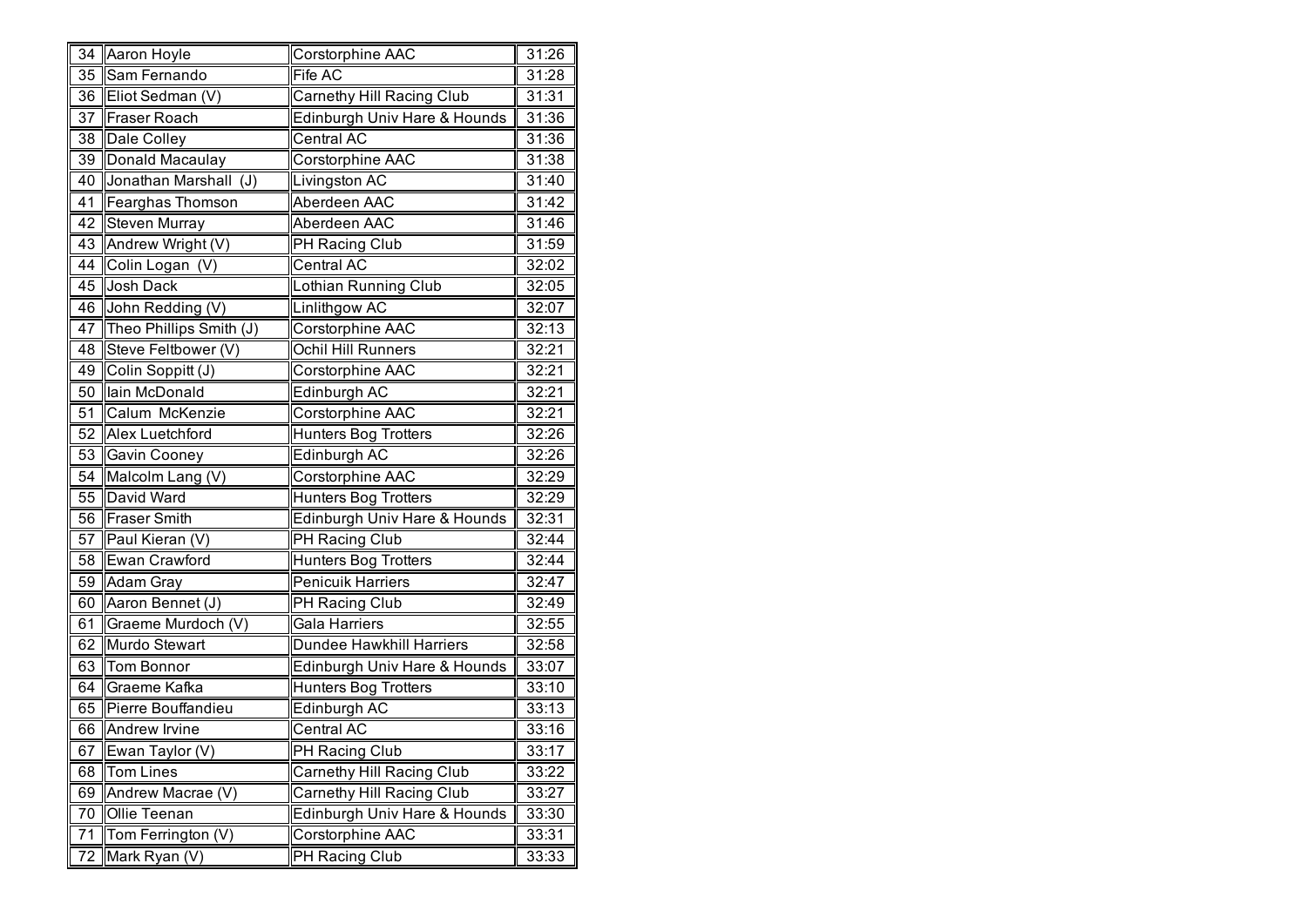| 73  | Johnny Lawson (V)      | Portobello Running Club          | 33:34 |
|-----|------------------------|----------------------------------|-------|
| 74  | David Limmer           | Portobello Running Club          | 33:36 |
| 75  | Jordan Cruickshank (J) | Metro Aberdeen Running Club      | 33:36 |
| 76  | Ben Kinninmonth        | Fife AC                          | 33:41 |
| 77  | Phil Buckley (V)       | Harmeny AAC                      | 33:42 |
| 78  | Stuart Robertson (V)   | Perth Road Runners               | 33:42 |
| 79  | Ifan Oldfield          | Edinburgh Univ Hare & Hounds     | 33:48 |
| 80  | Callum McCormack       | Dundee Hawkhill Harriers         | 33:56 |
| 81  | Steve Clark (V)        | Fife AC                          | 34:02 |
| 82  | Kris Hernandez         | Dundee Hawkhill Harriers         | 34:02 |
| 83  | Michael Kilbride       | Aberdeen AAC                     | 34:15 |
| 84  | Robert Sellar (V)      | PH Racing Club                   | 34:18 |
| 85  | Colin Anderson (V)     | <b>Falkirk Victoria Harriers</b> | 34:20 |
| 86  | Andrew Casey           | Aberdeen AAC                     | 34:29 |
| 87  | Scott McDonald (V)     | PH Racing Club                   | 34:44 |
| 88  | Will Hensman (V)       | Central AC                       | 34:47 |
| 89  | Michael Ross (V)       | <b>Falkirk Victoria Harriers</b> | 34:48 |
| 90  | <b>Philip Waring</b>   | <b>PH Racing Club</b>            | 34:52 |
| 91  | Thom Leeman            | Edinburgh AC                     | 34:52 |
| 92  | Alec Davidson          | Falkirk Victoria Harriers        | 34:52 |
| 93  | <b>David Woods</b>     | Lasswade AAC                     | 34:55 |
| 94  | Alastair Brockie (V)   | Corstorphine AAC                 | 34:55 |
| 95  | Craig Freshwater (V)   | Hunters Bog Trotters             | 34:55 |
| 96  | Gary Mckenna (V)       | <b>Falkirk Victoria Harriers</b> | 35:04 |
| 97  | Keith Ovenstone (V)    | Corstorphine AAC                 | 35:07 |
| 98  | lain MacLeod (V)       | Corstorphine AAC                 | 35:09 |
| 99  | Craig Coull            | Central AC                       | 35:11 |
|     | 100 Matt Davies        | Edinburgh AC                     | 35:13 |
|     | 101 Martin Hawksey (V) | Linlithgow AC                    | 35:17 |
|     | 102 Scott Strachan (V) | Kinross Road Runners             | 35:26 |
|     | 103 David Wright (V)   | Hunters Bog Trotters             | 35:40 |
|     | 104 Cam Warner (V)     | Pitreavie AAC                    | 35:40 |
|     | 105 Stuart Mounce      | Hunters Bog Trotters             | 35:43 |
|     | 106 Todd Russell       | Edinburgh Univ Hare & Hounds     | 35:45 |
| 107 | <b>Campbell Watt</b>   | Edinburgh AC                     | 35:48 |
|     | 108 James Wright       | Lothian Running Club             | 35:52 |
|     | 109 Steven King (V)    | Carnegie Harriers                | 35:57 |
|     | 110 Neil Ferrier       | Central AC                       | 36:00 |
| 111 | Mark Webster (V)       | PH Racing Club                   | 36:06 |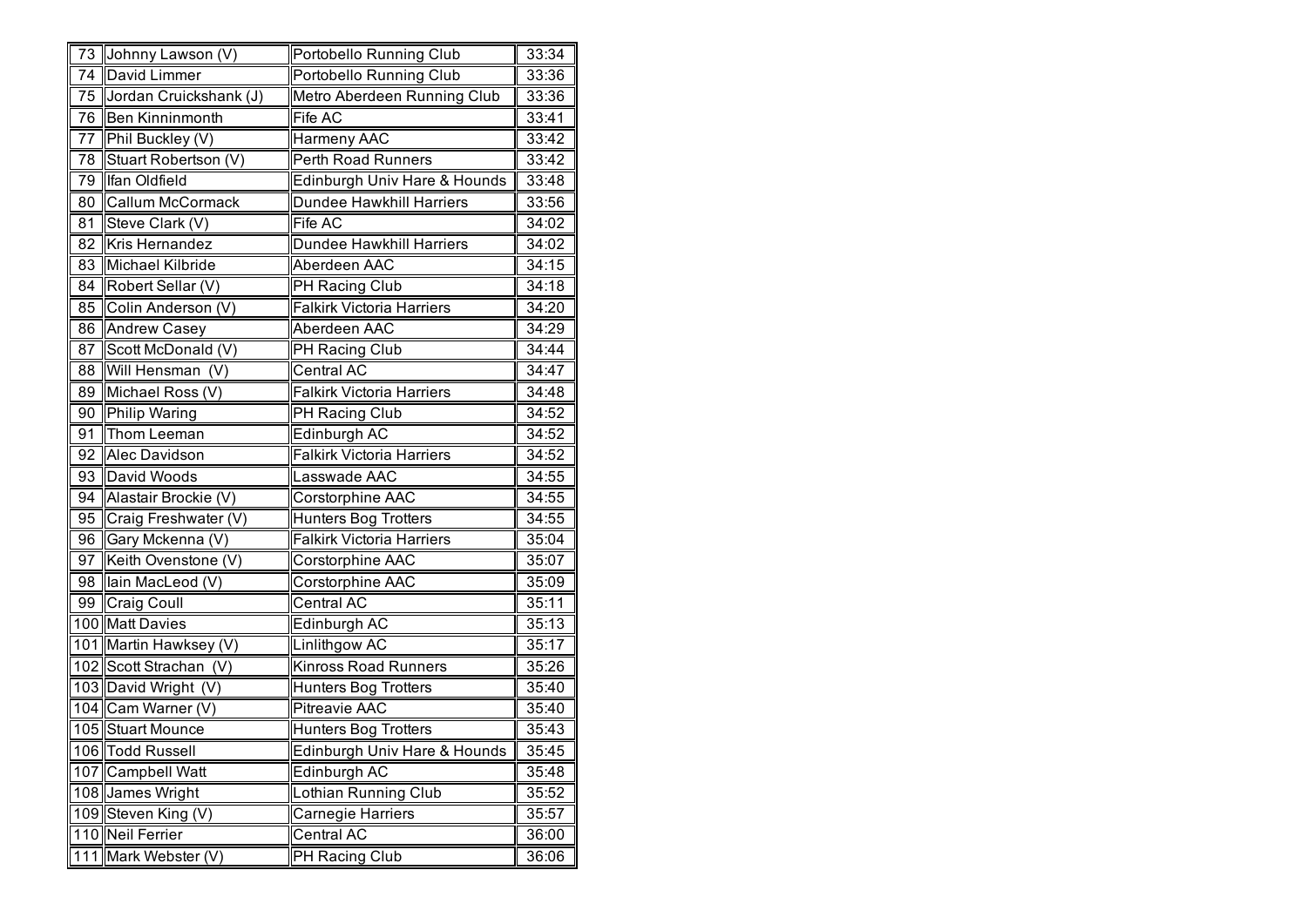|     | 112 Jeff Farquhar (V)     | Pitreavie AAC               | 36:06 |
|-----|---------------------------|-----------------------------|-------|
|     | 113 Kevin Riddell         | Perth Road Runners          | 36:12 |
|     | 114 Michael Soutar        | Perth Road Runners          | 36:14 |
|     | 115 Euan Marshall         | Edinburgh AC                | 36:14 |
|     | 116 Blair Montgomery      | Corstorphine AAC            | 36:20 |
|     | 117 Sam Walsh             | Harmeny AAC                 | 36:22 |
|     | 118 Tristan Rabaeijs      | Corstorphine AAC            | 36:27 |
|     | 119 Alan Risk             | Portobello Running Club     | 36:36 |
|     | 120 Colin Partridge (V)   | Lothian Running Club        | 36:43 |
|     | 121 Stuart Meiklejohn (V) | PH Racing Club              | 36:46 |
|     | 122 Owain Williams (V)    | Edinburgh AC                | 37:00 |
|     | 123 Simon Watkinson (V)   | Harmeny AAC                 | 37:06 |
|     | 124 John Mowbray          | Edinburgh AC                | 37:13 |
|     | 125 Terry Roberts         | Edinburgh AC                | 37:13 |
|     | 126 Chris Butterworth     | <b>Hunters Bog Trotters</b> | 37:19 |
|     | 127 Craig Walker (V)      | Central AC                  | 37:23 |
|     | 128 Karl Vezely           | Edinburgh AC                | 37:24 |
|     | 129 Iain Craven (V)       | Edinburgh AC                | 37:27 |
|     | 130 Jason McGillivray (V) | Harmeny AAC                 | 37:31 |
|     | 131 Dave Cross (V)        | Edinburgh AC                | 37:33 |
|     | 132 Patrick Lang          | Aberdeen AAC                | 37:35 |
|     | 133 Gavin Phillips (V)    | Edinburgh AC                | 37:38 |
|     | 134 Mark McLean (V)       | <b>PH</b> Racing Club       | 37:41 |
|     | 135 Scott Love (V)        | <b>PH Racing Club</b>       | 37:47 |
|     | 136 Dave Clements         | Edinburgh AC                | 37:52 |
|     | 137 Callum Stephen (V)    | Edinburgh AC                | 37:54 |
|     | 138 Scott Walker          | Gala Harriers               | 37:54 |
|     | 139 Kenny Cairns (V)      | Perth Road Runners          | 37:54 |
|     | 140 Lewis Orr (V)         | Edinburgh AC                | 38:00 |
|     | 141 Jens Subke (V)        | Central AC                  | 38:02 |
|     | 142 Tony Martin (V)       | Fife AC                     | 38:02 |
|     | 143 Robert Henry (V)      | Musselburgh & District AC   | 38:03 |
|     | 144 Wade Cormack          | <b>Hunters Bog Trotters</b> | 38:06 |
|     | 145 Lee Holland (V)       | Carnegie Harriers           | 38:08 |
|     | 146 David Fulton          | Hunters Bog Trotters        | 38:11 |
|     | 147 Michael Lindsay       | PH Racing Club              | 38:11 |
|     | 148 Alex Garvie (V)       | Portobello Running Club     | 38:11 |
|     | 149 Ben Hopkin (V)        | Carnegie Harriers           | 38:15 |
| 150 | Scott Dickson (V)         | Lasswade AAC                | 38:23 |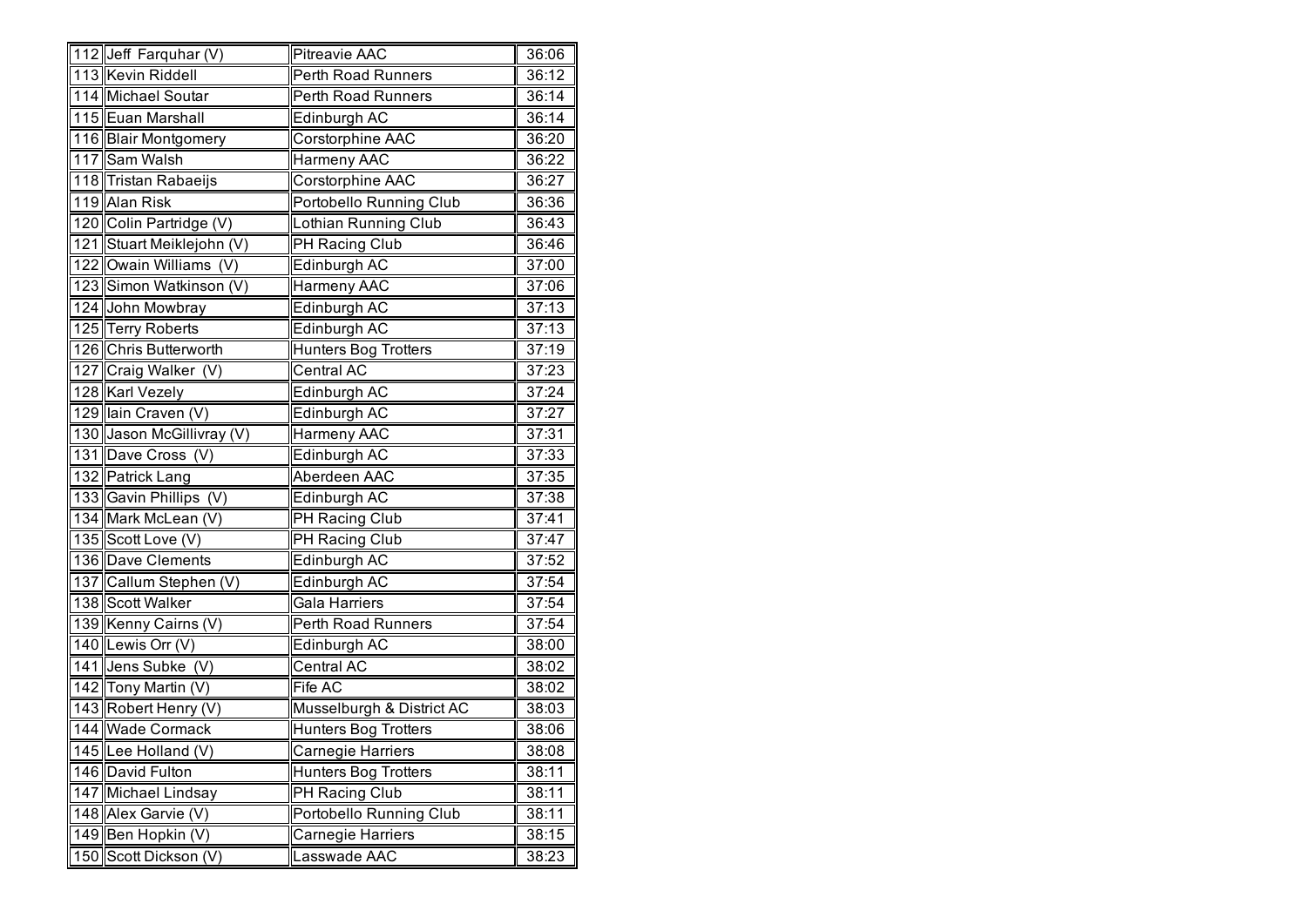| 151 James Fotheringham (V)<br>38:26<br>Perth Road Runners<br>152 John Crookston (V)<br>PH Racing Club<br>38:27<br>153 Neil Park (V)<br>Portobello Running Club<br>38:38<br>154 Johnny Thomson (V)<br>Lothian Running Club<br>38:39<br>155 Ronnie Glen (V)<br>Perth Road Runners<br>38:44<br>156 Barry Davie (V)<br>Carnegie Harriers<br>38:46<br>157 Michael Grant<br>Hunters Bog Trotters<br>38:47<br>158 Alan McGowan (V)<br>PH Racing Club<br>38:48<br>159 Stephen Dickson (V)<br>Fife AC<br>38:51<br>160 Alastair Hindle (V)<br>Hunters Bog Trotters<br>38:53<br>161 Alan Murray (V)<br>Carnegie Harriers<br>38:58<br>162 Neil Thomas (V)<br><b>Hunters Bog Trotters</b><br>39:03<br>163 David Worrall (V)<br>Portobello Running Club<br>39:03<br>164 Ivor Normand (V)<br><b>Hunters Bog Trotters</b><br>39:05<br>165 Sandy Orr (V)<br>Lothian Running Club<br>39:07<br>166 Ollie Pound (V)<br>Portobello Running Club<br>39:07<br>167 David Alexander (V)<br>Harmeny AAC<br>39:11<br>168 Alan Gardiner<br>Dundee Hawkhill Harriers<br>39:13<br>169 Paul McBrien (V)<br>Edinburgh AC<br>39:13<br>170 Ian Dunsmore (V)<br>Central AC<br>39:13<br>171 Max Lovell<br>Edinburgh Univ Hare & Hounds<br>39:17<br>172 Ben Fraser<br>Pitreavie AAC<br>39:17<br>173 Norry Passway (V)<br><b>Dundee Hawkhill Harriers</b><br>39:17<br>174 Duncan Ball (V)<br><b>Penicuik Harriers</b><br>39:21<br>175 Chris Creegan (V)<br>Edinburgh AC<br>39:23<br>176 Jon Denis (V)<br>Harmeny AAC<br>39:23<br>177 Lee Hutchison<br>Portobello Running Club<br>39:25<br>178 Alan Inglis (V)<br><b>Teviotdale Harriers</b><br>39:27<br>179 Joe Melton (V)<br>39:33<br>Harmeny AAC<br>180 Paul Dudchenko (V)<br>Linlithgow AC<br>39:35<br>181 Doug Gowan (V)<br>Edinburgh AC<br>39:38<br>182 Bob Johnson (V)<br>Gala Harriers<br>39:41<br>183 Dave Scott (V)<br>Lasswade AAC<br>39:44<br>184 Hugh Buchanan<br>(V)<br>Central AC<br>39:47<br>185 Mark Western (V)<br>PH Racing Club<br>39:50<br>186 Andrew Corrigan<br>(V)<br>Lothian Running Club<br>39:55<br>Dundee Road Runners AC<br>187<br>Benjamin Gibson<br>40:00<br>188 Mike Connelly (V)<br>Corstorphine AAC<br>40:00 |     |                  |             |       |
|---------------------------------------------------------------------------------------------------------------------------------------------------------------------------------------------------------------------------------------------------------------------------------------------------------------------------------------------------------------------------------------------------------------------------------------------------------------------------------------------------------------------------------------------------------------------------------------------------------------------------------------------------------------------------------------------------------------------------------------------------------------------------------------------------------------------------------------------------------------------------------------------------------------------------------------------------------------------------------------------------------------------------------------------------------------------------------------------------------------------------------------------------------------------------------------------------------------------------------------------------------------------------------------------------------------------------------------------------------------------------------------------------------------------------------------------------------------------------------------------------------------------------------------------------------------------------------------------------------------------------------------------------------------------------------------------------------------------------------------------------------------------------------------------------------------------------------------------------------------------------------------------------------------------------------------------------------------------------------------------------------------------------------------------------------------------------------------------------------------------------------------------------------|-----|------------------|-------------|-------|
|                                                                                                                                                                                                                                                                                                                                                                                                                                                                                                                                                                                                                                                                                                                                                                                                                                                                                                                                                                                                                                                                                                                                                                                                                                                                                                                                                                                                                                                                                                                                                                                                                                                                                                                                                                                                                                                                                                                                                                                                                                                                                                                                                         |     |                  |             |       |
|                                                                                                                                                                                                                                                                                                                                                                                                                                                                                                                                                                                                                                                                                                                                                                                                                                                                                                                                                                                                                                                                                                                                                                                                                                                                                                                                                                                                                                                                                                                                                                                                                                                                                                                                                                                                                                                                                                                                                                                                                                                                                                                                                         |     |                  |             |       |
|                                                                                                                                                                                                                                                                                                                                                                                                                                                                                                                                                                                                                                                                                                                                                                                                                                                                                                                                                                                                                                                                                                                                                                                                                                                                                                                                                                                                                                                                                                                                                                                                                                                                                                                                                                                                                                                                                                                                                                                                                                                                                                                                                         |     |                  |             |       |
|                                                                                                                                                                                                                                                                                                                                                                                                                                                                                                                                                                                                                                                                                                                                                                                                                                                                                                                                                                                                                                                                                                                                                                                                                                                                                                                                                                                                                                                                                                                                                                                                                                                                                                                                                                                                                                                                                                                                                                                                                                                                                                                                                         |     |                  |             |       |
|                                                                                                                                                                                                                                                                                                                                                                                                                                                                                                                                                                                                                                                                                                                                                                                                                                                                                                                                                                                                                                                                                                                                                                                                                                                                                                                                                                                                                                                                                                                                                                                                                                                                                                                                                                                                                                                                                                                                                                                                                                                                                                                                                         |     |                  |             |       |
|                                                                                                                                                                                                                                                                                                                                                                                                                                                                                                                                                                                                                                                                                                                                                                                                                                                                                                                                                                                                                                                                                                                                                                                                                                                                                                                                                                                                                                                                                                                                                                                                                                                                                                                                                                                                                                                                                                                                                                                                                                                                                                                                                         |     |                  |             |       |
|                                                                                                                                                                                                                                                                                                                                                                                                                                                                                                                                                                                                                                                                                                                                                                                                                                                                                                                                                                                                                                                                                                                                                                                                                                                                                                                                                                                                                                                                                                                                                                                                                                                                                                                                                                                                                                                                                                                                                                                                                                                                                                                                                         |     |                  |             |       |
|                                                                                                                                                                                                                                                                                                                                                                                                                                                                                                                                                                                                                                                                                                                                                                                                                                                                                                                                                                                                                                                                                                                                                                                                                                                                                                                                                                                                                                                                                                                                                                                                                                                                                                                                                                                                                                                                                                                                                                                                                                                                                                                                                         |     |                  |             |       |
|                                                                                                                                                                                                                                                                                                                                                                                                                                                                                                                                                                                                                                                                                                                                                                                                                                                                                                                                                                                                                                                                                                                                                                                                                                                                                                                                                                                                                                                                                                                                                                                                                                                                                                                                                                                                                                                                                                                                                                                                                                                                                                                                                         |     |                  |             |       |
|                                                                                                                                                                                                                                                                                                                                                                                                                                                                                                                                                                                                                                                                                                                                                                                                                                                                                                                                                                                                                                                                                                                                                                                                                                                                                                                                                                                                                                                                                                                                                                                                                                                                                                                                                                                                                                                                                                                                                                                                                                                                                                                                                         |     |                  |             |       |
|                                                                                                                                                                                                                                                                                                                                                                                                                                                                                                                                                                                                                                                                                                                                                                                                                                                                                                                                                                                                                                                                                                                                                                                                                                                                                                                                                                                                                                                                                                                                                                                                                                                                                                                                                                                                                                                                                                                                                                                                                                                                                                                                                         |     |                  |             |       |
|                                                                                                                                                                                                                                                                                                                                                                                                                                                                                                                                                                                                                                                                                                                                                                                                                                                                                                                                                                                                                                                                                                                                                                                                                                                                                                                                                                                                                                                                                                                                                                                                                                                                                                                                                                                                                                                                                                                                                                                                                                                                                                                                                         |     |                  |             |       |
|                                                                                                                                                                                                                                                                                                                                                                                                                                                                                                                                                                                                                                                                                                                                                                                                                                                                                                                                                                                                                                                                                                                                                                                                                                                                                                                                                                                                                                                                                                                                                                                                                                                                                                                                                                                                                                                                                                                                                                                                                                                                                                                                                         |     |                  |             |       |
|                                                                                                                                                                                                                                                                                                                                                                                                                                                                                                                                                                                                                                                                                                                                                                                                                                                                                                                                                                                                                                                                                                                                                                                                                                                                                                                                                                                                                                                                                                                                                                                                                                                                                                                                                                                                                                                                                                                                                                                                                                                                                                                                                         |     |                  |             |       |
|                                                                                                                                                                                                                                                                                                                                                                                                                                                                                                                                                                                                                                                                                                                                                                                                                                                                                                                                                                                                                                                                                                                                                                                                                                                                                                                                                                                                                                                                                                                                                                                                                                                                                                                                                                                                                                                                                                                                                                                                                                                                                                                                                         |     |                  |             |       |
|                                                                                                                                                                                                                                                                                                                                                                                                                                                                                                                                                                                                                                                                                                                                                                                                                                                                                                                                                                                                                                                                                                                                                                                                                                                                                                                                                                                                                                                                                                                                                                                                                                                                                                                                                                                                                                                                                                                                                                                                                                                                                                                                                         |     |                  |             |       |
|                                                                                                                                                                                                                                                                                                                                                                                                                                                                                                                                                                                                                                                                                                                                                                                                                                                                                                                                                                                                                                                                                                                                                                                                                                                                                                                                                                                                                                                                                                                                                                                                                                                                                                                                                                                                                                                                                                                                                                                                                                                                                                                                                         |     |                  |             |       |
|                                                                                                                                                                                                                                                                                                                                                                                                                                                                                                                                                                                                                                                                                                                                                                                                                                                                                                                                                                                                                                                                                                                                                                                                                                                                                                                                                                                                                                                                                                                                                                                                                                                                                                                                                                                                                                                                                                                                                                                                                                                                                                                                                         |     |                  |             |       |
|                                                                                                                                                                                                                                                                                                                                                                                                                                                                                                                                                                                                                                                                                                                                                                                                                                                                                                                                                                                                                                                                                                                                                                                                                                                                                                                                                                                                                                                                                                                                                                                                                                                                                                                                                                                                                                                                                                                                                                                                                                                                                                                                                         |     |                  |             |       |
|                                                                                                                                                                                                                                                                                                                                                                                                                                                                                                                                                                                                                                                                                                                                                                                                                                                                                                                                                                                                                                                                                                                                                                                                                                                                                                                                                                                                                                                                                                                                                                                                                                                                                                                                                                                                                                                                                                                                                                                                                                                                                                                                                         |     |                  |             |       |
|                                                                                                                                                                                                                                                                                                                                                                                                                                                                                                                                                                                                                                                                                                                                                                                                                                                                                                                                                                                                                                                                                                                                                                                                                                                                                                                                                                                                                                                                                                                                                                                                                                                                                                                                                                                                                                                                                                                                                                                                                                                                                                                                                         |     |                  |             |       |
|                                                                                                                                                                                                                                                                                                                                                                                                                                                                                                                                                                                                                                                                                                                                                                                                                                                                                                                                                                                                                                                                                                                                                                                                                                                                                                                                                                                                                                                                                                                                                                                                                                                                                                                                                                                                                                                                                                                                                                                                                                                                                                                                                         |     |                  |             |       |
|                                                                                                                                                                                                                                                                                                                                                                                                                                                                                                                                                                                                                                                                                                                                                                                                                                                                                                                                                                                                                                                                                                                                                                                                                                                                                                                                                                                                                                                                                                                                                                                                                                                                                                                                                                                                                                                                                                                                                                                                                                                                                                                                                         |     |                  |             |       |
|                                                                                                                                                                                                                                                                                                                                                                                                                                                                                                                                                                                                                                                                                                                                                                                                                                                                                                                                                                                                                                                                                                                                                                                                                                                                                                                                                                                                                                                                                                                                                                                                                                                                                                                                                                                                                                                                                                                                                                                                                                                                                                                                                         |     |                  |             |       |
|                                                                                                                                                                                                                                                                                                                                                                                                                                                                                                                                                                                                                                                                                                                                                                                                                                                                                                                                                                                                                                                                                                                                                                                                                                                                                                                                                                                                                                                                                                                                                                                                                                                                                                                                                                                                                                                                                                                                                                                                                                                                                                                                                         |     |                  |             |       |
|                                                                                                                                                                                                                                                                                                                                                                                                                                                                                                                                                                                                                                                                                                                                                                                                                                                                                                                                                                                                                                                                                                                                                                                                                                                                                                                                                                                                                                                                                                                                                                                                                                                                                                                                                                                                                                                                                                                                                                                                                                                                                                                                                         |     |                  |             |       |
|                                                                                                                                                                                                                                                                                                                                                                                                                                                                                                                                                                                                                                                                                                                                                                                                                                                                                                                                                                                                                                                                                                                                                                                                                                                                                                                                                                                                                                                                                                                                                                                                                                                                                                                                                                                                                                                                                                                                                                                                                                                                                                                                                         |     |                  |             |       |
|                                                                                                                                                                                                                                                                                                                                                                                                                                                                                                                                                                                                                                                                                                                                                                                                                                                                                                                                                                                                                                                                                                                                                                                                                                                                                                                                                                                                                                                                                                                                                                                                                                                                                                                                                                                                                                                                                                                                                                                                                                                                                                                                                         |     |                  |             |       |
|                                                                                                                                                                                                                                                                                                                                                                                                                                                                                                                                                                                                                                                                                                                                                                                                                                                                                                                                                                                                                                                                                                                                                                                                                                                                                                                                                                                                                                                                                                                                                                                                                                                                                                                                                                                                                                                                                                                                                                                                                                                                                                                                                         |     |                  |             |       |
|                                                                                                                                                                                                                                                                                                                                                                                                                                                                                                                                                                                                                                                                                                                                                                                                                                                                                                                                                                                                                                                                                                                                                                                                                                                                                                                                                                                                                                                                                                                                                                                                                                                                                                                                                                                                                                                                                                                                                                                                                                                                                                                                                         |     |                  |             |       |
|                                                                                                                                                                                                                                                                                                                                                                                                                                                                                                                                                                                                                                                                                                                                                                                                                                                                                                                                                                                                                                                                                                                                                                                                                                                                                                                                                                                                                                                                                                                                                                                                                                                                                                                                                                                                                                                                                                                                                                                                                                                                                                                                                         |     |                  |             |       |
|                                                                                                                                                                                                                                                                                                                                                                                                                                                                                                                                                                                                                                                                                                                                                                                                                                                                                                                                                                                                                                                                                                                                                                                                                                                                                                                                                                                                                                                                                                                                                                                                                                                                                                                                                                                                                                                                                                                                                                                                                                                                                                                                                         |     |                  |             |       |
|                                                                                                                                                                                                                                                                                                                                                                                                                                                                                                                                                                                                                                                                                                                                                                                                                                                                                                                                                                                                                                                                                                                                                                                                                                                                                                                                                                                                                                                                                                                                                                                                                                                                                                                                                                                                                                                                                                                                                                                                                                                                                                                                                         |     |                  |             |       |
|                                                                                                                                                                                                                                                                                                                                                                                                                                                                                                                                                                                                                                                                                                                                                                                                                                                                                                                                                                                                                                                                                                                                                                                                                                                                                                                                                                                                                                                                                                                                                                                                                                                                                                                                                                                                                                                                                                                                                                                                                                                                                                                                                         |     |                  |             |       |
|                                                                                                                                                                                                                                                                                                                                                                                                                                                                                                                                                                                                                                                                                                                                                                                                                                                                                                                                                                                                                                                                                                                                                                                                                                                                                                                                                                                                                                                                                                                                                                                                                                                                                                                                                                                                                                                                                                                                                                                                                                                                                                                                                         |     |                  |             |       |
|                                                                                                                                                                                                                                                                                                                                                                                                                                                                                                                                                                                                                                                                                                                                                                                                                                                                                                                                                                                                                                                                                                                                                                                                                                                                                                                                                                                                                                                                                                                                                                                                                                                                                                                                                                                                                                                                                                                                                                                                                                                                                                                                                         |     |                  |             |       |
|                                                                                                                                                                                                                                                                                                                                                                                                                                                                                                                                                                                                                                                                                                                                                                                                                                                                                                                                                                                                                                                                                                                                                                                                                                                                                                                                                                                                                                                                                                                                                                                                                                                                                                                                                                                                                                                                                                                                                                                                                                                                                                                                                         |     |                  |             |       |
|                                                                                                                                                                                                                                                                                                                                                                                                                                                                                                                                                                                                                                                                                                                                                                                                                                                                                                                                                                                                                                                                                                                                                                                                                                                                                                                                                                                                                                                                                                                                                                                                                                                                                                                                                                                                                                                                                                                                                                                                                                                                                                                                                         |     |                  |             |       |
|                                                                                                                                                                                                                                                                                                                                                                                                                                                                                                                                                                                                                                                                                                                                                                                                                                                                                                                                                                                                                                                                                                                                                                                                                                                                                                                                                                                                                                                                                                                                                                                                                                                                                                                                                                                                                                                                                                                                                                                                                                                                                                                                                         | 189 | Adrian White (V) | Harmeny AAC | 40:01 |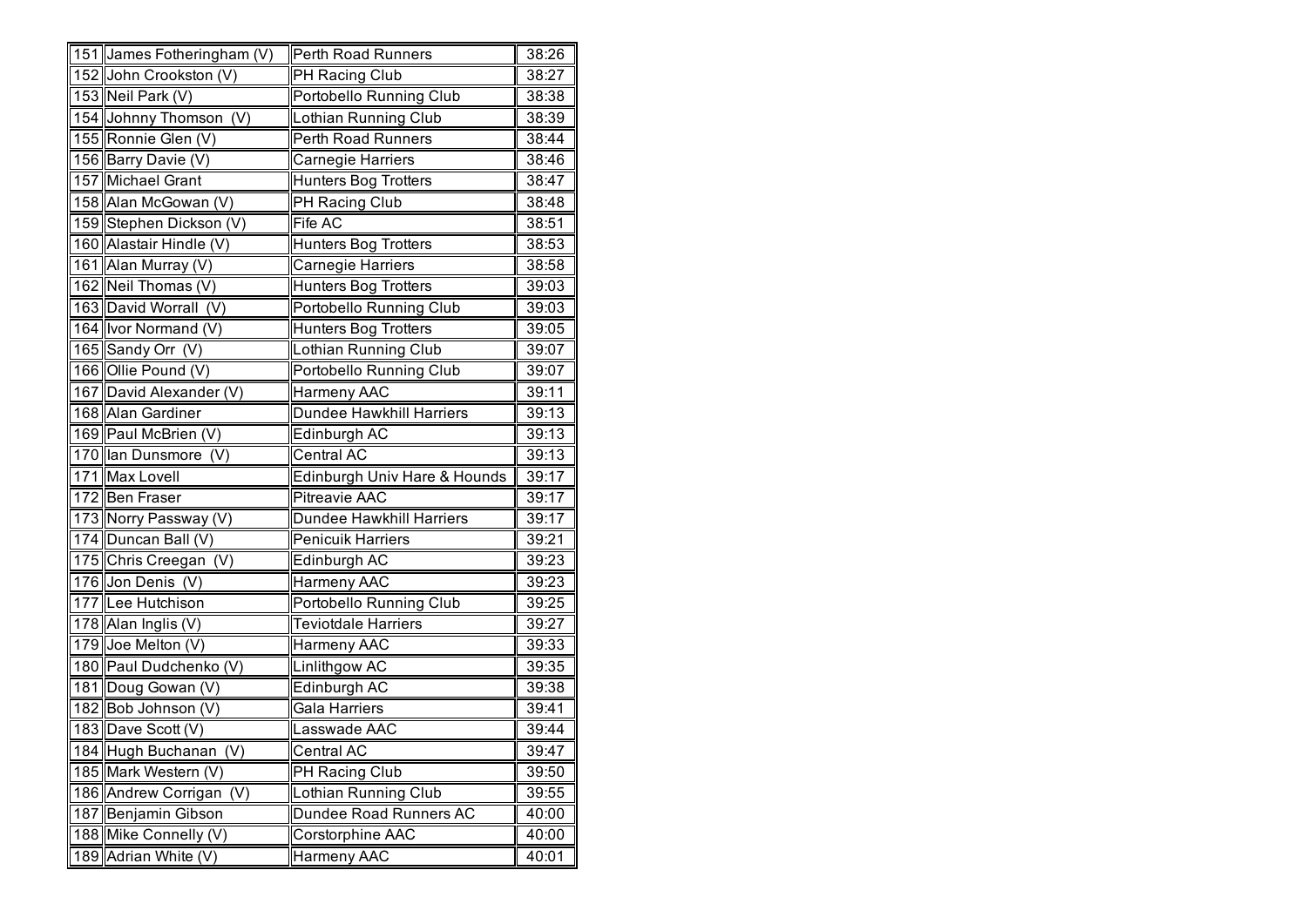|     | 190 Willie Jarvie (V)      | Portobello Running Club          | 40:01 |
|-----|----------------------------|----------------------------------|-------|
|     | 191 John Hynd (V)          | Carnegie Harriers                | 40:06 |
|     | 192 Malcolm Finlayson (V)  | <b>Falkirk Victoria Harriers</b> | 40:12 |
|     | 193 Charles Stable (V)     | Musselburgh & District AC        | 40:18 |
|     | 194 Paul Caban (V)         | Ferranti AAC                     | 40:29 |
|     | 195 Stuart Reid (V)        | Perth Road Runners               | 40:36 |
|     | 196 Jame Rogers            | <b>Hunters Bog Trotters</b>      | 40:39 |
|     | 197 George Lupton (V)      | Portobello Running Club          | 40:48 |
|     | 198 Paul Harkin (V)        | Fife AC                          | 41:06 |
|     | 199 Andy Scott (V)         | Musselburgh & District AC        | 41:08 |
|     | 200 Corey Pirie            | Edinburgh Univ Hare & Hounds     | 41:17 |
|     | 201 Paul Bellamy (V)       | Harmeny AAC                      | 41:20 |
|     | 202 Gordon Pryde (V)       | <b>Lomond Hill Runners AAC</b>   | 41:23 |
|     | 203 Malcolm Hammond (V)    | PH Racing Club                   | 41:27 |
|     | 204 Neil McLauchlan        | <b>Pitreavie AAC</b>             | 41:31 |
|     | 205 Ed Norton (V)          | PH Racing Club                   | 41:36 |
|     | 206 David Maine Reade (V)  | Linlithgow AC                    | 41:44 |
|     | 207 George Gilhooley (V)   | Lothian Running Club             | 41:47 |
|     | 208 Richard Hadfield (V)   | Portobello Running Club          | 41:55 |
|     | 209 Andy Ross (V)          | Harmeny AAC                      | 42:03 |
|     | 210 Michael Stewart (V)    | PH Racing Club                   | 42:20 |
|     | 211 Simon Grieshaber (V)   | Perth Road Runners               | 42:30 |
|     | 212 Michael Diver          | <b>Hunters Bog Trotters</b>      | 42:33 |
|     | 213 Brian Millar (V)       | Carnegie Harriers                | 42:42 |
|     | 214 Michael Fleming (V)    | Run Livingston                   | 42:50 |
|     | 215 Jon Waters (V)         | Harmeny AAC                      | 42:53 |
|     | 216 Russell Rennie (V)     | Lothian Running Club             | 43:02 |
|     | 217 Keith Martin (V)       | Harmeny AAC                      | 43:08 |
|     | 218 Neil Halliday (V)      | Linlithgow AC                    | 43:08 |
|     | 219 Steven Blair (V)       | Corstorphine AAC                 | 43:25 |
|     | 220 Neil Anderson (V)      | Carnegie Harriers                | 43:31 |
| 221 | Oscar Sanchez (V)          | Pitreavie AAC                    | 43:33 |
|     | 222 Geoff Pendrill (V)     | Linlithgow AC                    | 43:37 |
| 223 | Graham Chambers (V)        | Linlithgow AC                    | 43:52 |
| 224 | John Robertson<br>(V)      | Lothian Running Club             | 43:59 |
|     | 225 Craig Stewart (V)      | Harmeny AAC                      | 44:02 |
|     | 226 Patrick Fenn (V)       | Edinburgh AC                     | 44:17 |
|     | 227 Kieran Morgan (V)      | Carnegie Harriers                | 44:24 |
|     | 228 Mike Malcolm-Smith (V) | Musselburgh & District AC        | 44:48 |